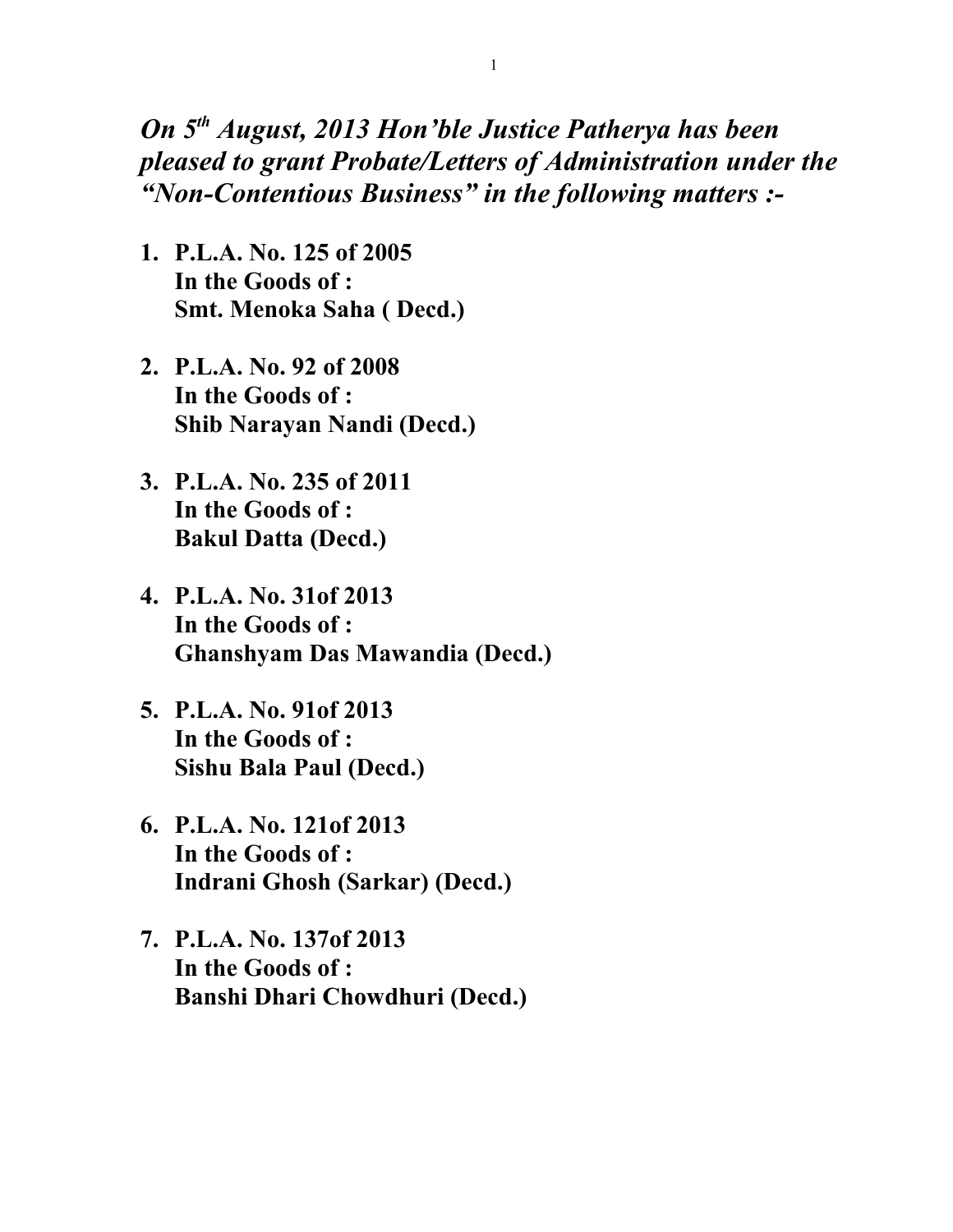- **8. P.L.A. No. 155of 2013 In the Goods of : Smt. Anjali Sen (Decd.)**
- **9. P.L.A. No. 163of 2013 In the Goods of : Gour Chandra Ghosh (Decd.)**
- **10. P.L.A. No. 165of 2013 In the Goods of : Jyotsna Chatterji @ Jyotsna Chatterjee (Decd.)**
- **11. P.L.A. No. 181of 2013 In the Goods of : Radhe Shyam Murarka (Decd.)**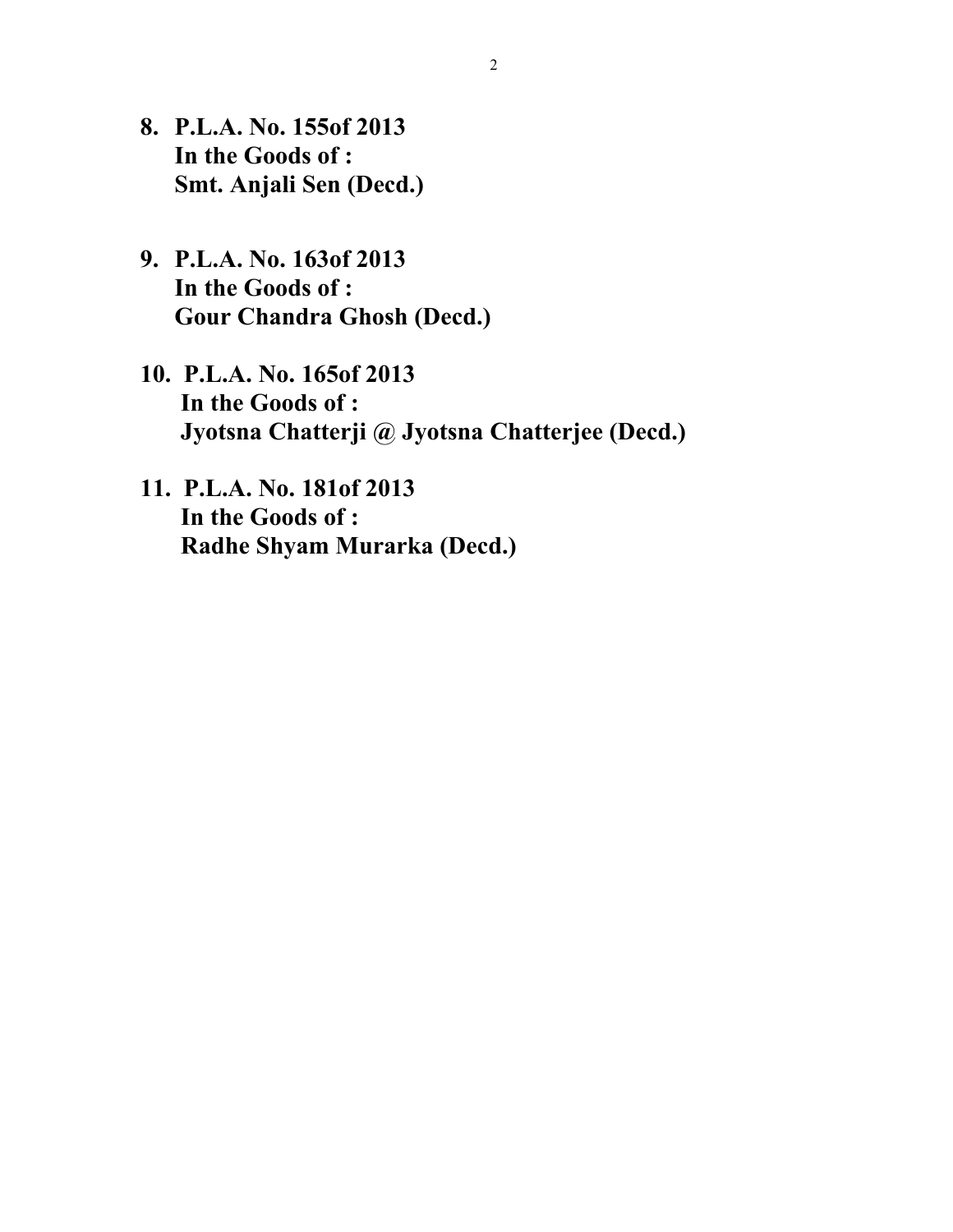*On 12th August, 2013 Hon'ble Justice Patherya has been pleased to grant Probate/Letters of Administration in the following matters :-*

- **1. P.L.A. No. 80of 2010 In the Goods of : Arun Kumar Palit (Decd.)**
- **2. P.L.A. No. 261of 2011 In the Goods of : Sm. Bakul Roy (Decd.)**
- **3. P.L.A. No. 129of 2013 In the Goods of : Ratan Kumari Devi Bhutoria (Decd.)**
- **4. P.L.A. No. 174of 2013 In the Goods of : Pradyot Kumar Ghosh (Decd.)**
- **5. P.L.A. No. 180of 2013 In the Goods of : Haridas Basu (Decd.)**
- **6. P.L.A. No. 188of 2013 In the Goods of : Ghewar Chand Surana @ G. C. Surana (Decd.)**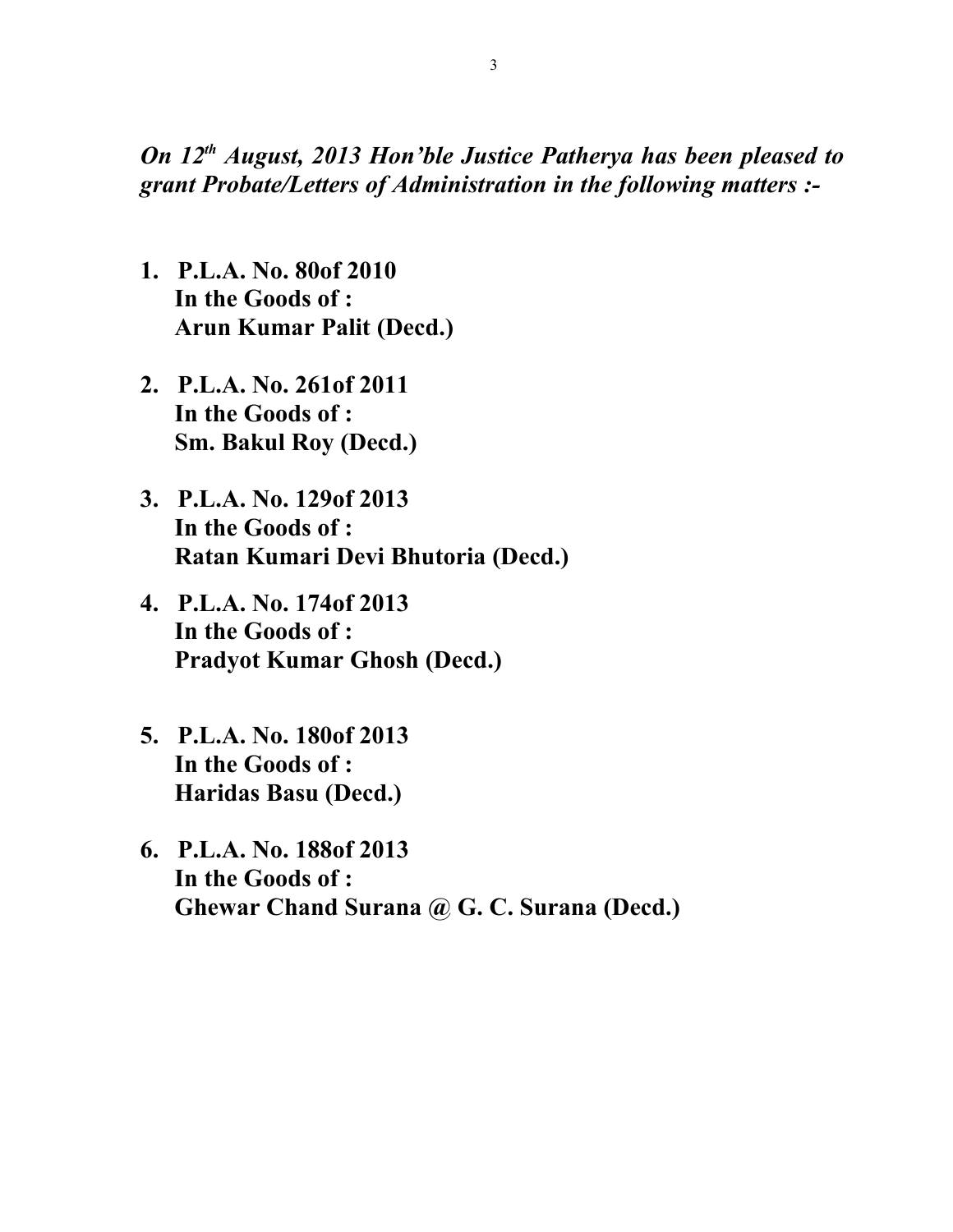*On 19th August, 2013 Hon'ble Justice Patherya has been pleased to grant Probate/Letters of Administration in the following matters :-*

- **1. P.L.A. No. 133of 2009 In the Goods of : Dinesh Kumar Shaw @ Dinesh Shaw (Decd.)**
- **2. P.L.A. No. 43of 2010 In the Goods of : Snehalata Saha (Decd.)**
- **3. P.L.A. No. 5of 2012 In the Goods of : Smt. Ibha Chakraborty (Decd.)**
- **4. P.L.A. No. 126of 2012 In the Goods of : Sudhirendra Nath Das (Decd.)**
- **5. P.L.A. No. 227of 2012 In the Goods of : Gita Chakravarti (Decd.)**
- **6. P.L.A. No. 99of 2013 In the Goods of : Kamal Kanti Basu (Decd.)**
- **7. P.L.A. No. 153of 2013 In the Goods of : Rashmani @ Rashmoni Ahir (Decd.)**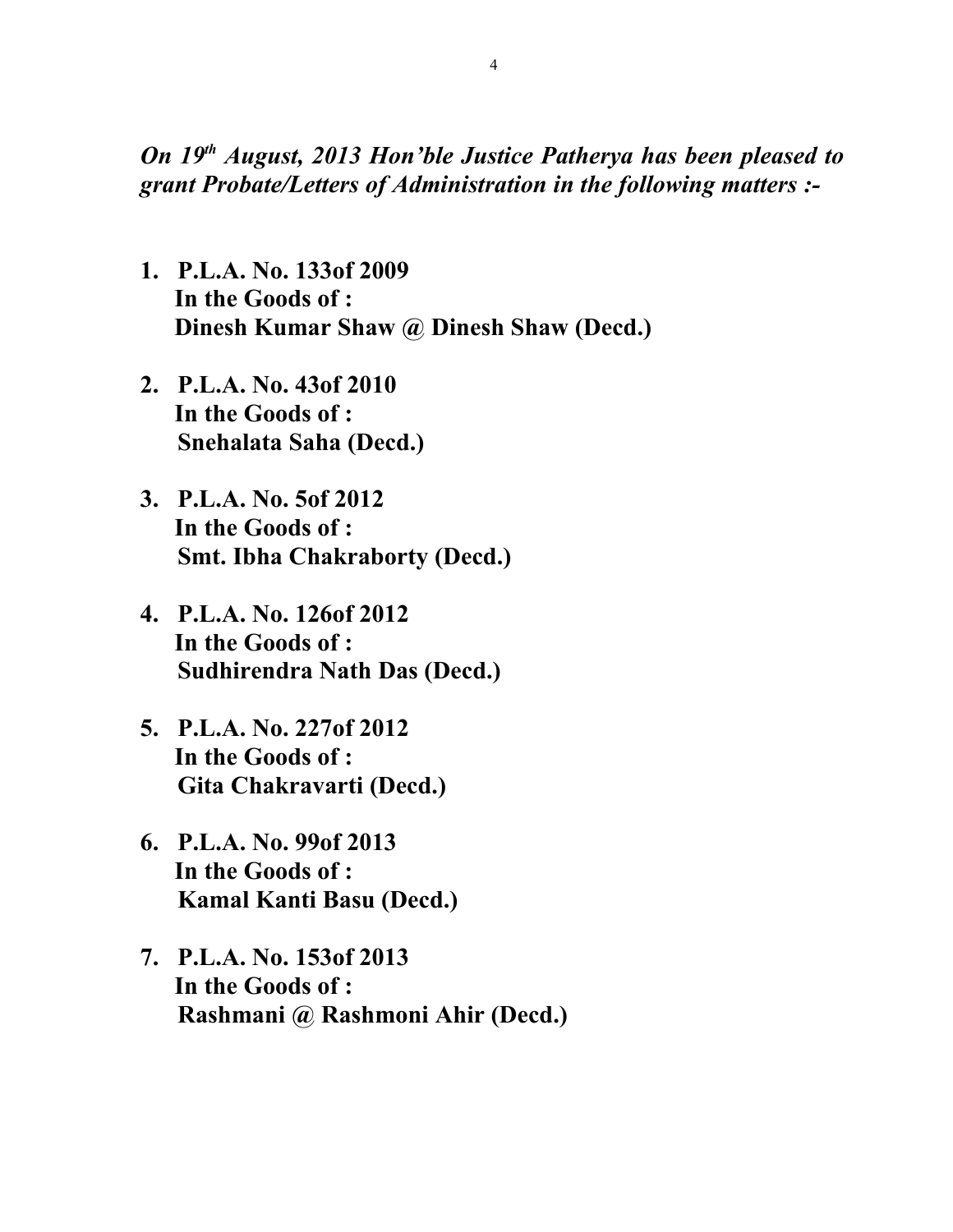- **8. P.L.A. No. 175of 2013 In the Goods of : Ranadeb Mukherji (Decd.)**
- **9. P.L.A. No. 184of 2013 In the Goods of : Rabin Sen (Decd.)**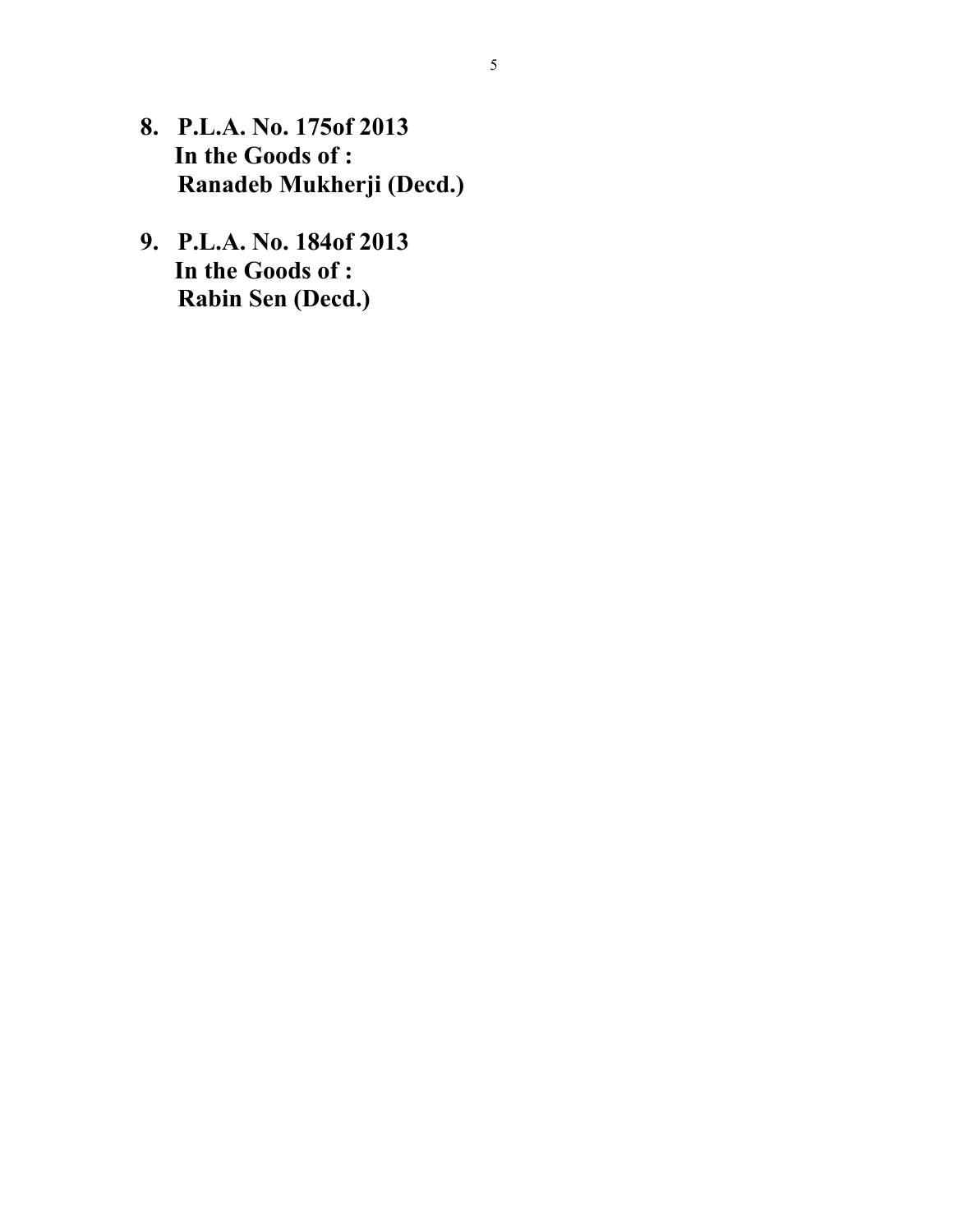*On 26th August, 2013 Hon'ble Justice Patherya has been pleased to grant Probate/Letters of Administration in the following matters :-*

- **1. P.L.A. No. 239of 2009 In the Goods of : Krishna Ghosh Roy @ Krishna Ghosh (Decd.)**
- **2. P.L.A. No. 103of 2011 In the Goods of : Soumen Dey (Decd.)**
- **3. P.L.A. No. 73of 2012 In the Goods of : Keshari Sethia (Decd.)**
- **4. P.L.A. No. 262of 2012 In the Goods of : Debika Nag (Decd.)**
- **5. P.L.A. No. 15of 2013 In the Goods of : Sudhir Chandra Chaki (Decd.)**
- **6. P.L.A. No. 19of 2013 In the Goods of : Anindra Nath Mitra (Decd.)**
- **7. P.L.A. No. 20of 2013 In the Goods of : Anindra Nath Mitra (Decd.)**